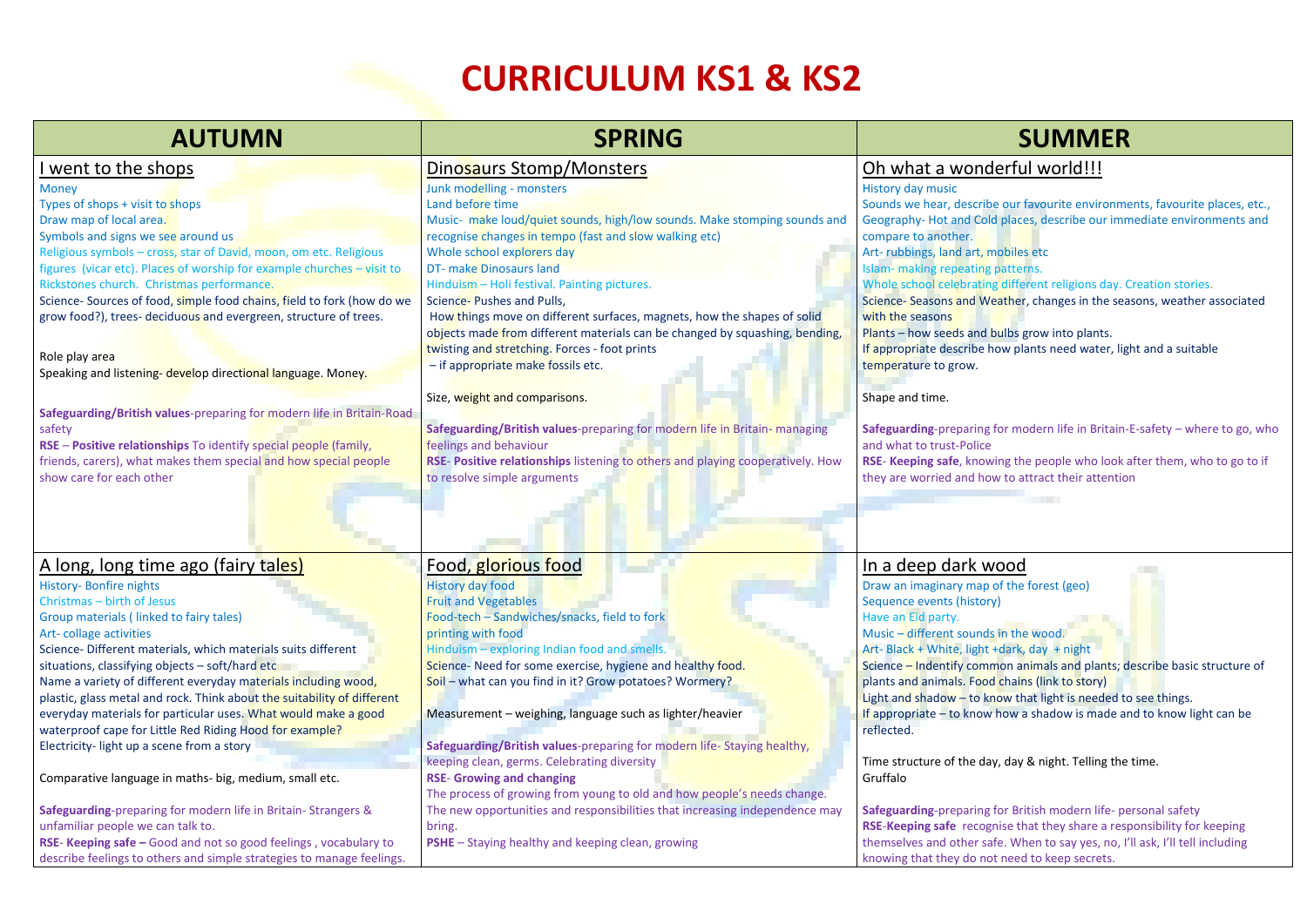| Down on the Farm                                                                                                                                                                                                                                                                                       |  |  |  |  |
|--------------------------------------------------------------------------------------------------------------------------------------------------------------------------------------------------------------------------------------------------------------------------------------------------------|--|--|--|--|
| <b>Animals</b><br>Sounds + pictures match<br>Visit a farm<br>3 little pigs<br>Art-rubbings, land art, mobiles etc<br>Hinduism - holy cows (decorating cows)                                                                                                                                            |  |  |  |  |
| Science-Simple food chains, basic needs of animals, to know that animals have<br>offspring, animal life cycles, skeletons etc.,                                                                                                                                                                        |  |  |  |  |
| Safeguarding-preparing for modern life in Britain-growing up in boys and girls,<br>puberty in context of self (if appropriate)<br>SRE- Similarities and differences. names of different parts of the body<br>including genitalia and the bodily differences between boys and girls (if<br>appropriate) |  |  |  |  |
|                                                                                                                                                                                                                                                                                                        |  |  |  |  |
|                                                                                                                                                                                                                                                                                                        |  |  |  |  |
|                                                                                                                                                                                                                                                                                                        |  |  |  |  |
|                                                                                                                                                                                                                                                                                                        |  |  |  |  |
| Water, Water everywhere                                                                                                                                                                                                                                                                                |  |  |  |  |
| Seaside, rivers<br>Christianity/Judaism - Noah's ark (types of animals). Noah's ark collage display<br>with animals.<br>Measurements, capacity, volume, colouring water<br>Making drinks - still + sparkling, adding ice<br>River sounds, carnival of the animals.                                     |  |  |  |  |
| Science- soils, types of soils, what's in the soils, rocks, worms/ants                                                                                                                                                                                                                                 |  |  |  |  |
| types of animals-two legs, furry, big, small etc.<br>Make a floating ark<br>If appropriate – fish, reptiles, birds, mammals, amphibians etc.                                                                                                                                                           |  |  |  |  |
|                                                                                                                                                                                                                                                                                                        |  |  |  |  |
| SRE- Similarities and differences Ways in which we are all unique<br>(there will never be another them)                                                                                                                                                                                                |  |  |  |  |
| Ways in which we are the same as other people: what we have in common<br>with others.                                                                                                                                                                                                                  |  |  |  |  |
|                                                                                                                                                                                                                                                                                                        |  |  |  |  |

| That people's bodies and feelings can be hurt (including what makes<br>them feel comfortable or uncomfortable)<br><b>PSHE</b> - what makes a good friend                                                                                                                                                                                                                                                                                                                                                                                                                                                                                                                                                               |                                                                                                                                                                                                                                                                                                                                                                                                                                                                                                                                                                                                                                                                                                                                                                                                                                                                           | PSHE - Personal safety-who do we go to fo<br>Britain.                                                                                                                                                                                                                                                                                                                                                                                                                                           |
|------------------------------------------------------------------------------------------------------------------------------------------------------------------------------------------------------------------------------------------------------------------------------------------------------------------------------------------------------------------------------------------------------------------------------------------------------------------------------------------------------------------------------------------------------------------------------------------------------------------------------------------------------------------------------------------------------------------------|---------------------------------------------------------------------------------------------------------------------------------------------------------------------------------------------------------------------------------------------------------------------------------------------------------------------------------------------------------------------------------------------------------------------------------------------------------------------------------------------------------------------------------------------------------------------------------------------------------------------------------------------------------------------------------------------------------------------------------------------------------------------------------------------------------------------------------------------------------------------------|-------------------------------------------------------------------------------------------------------------------------------------------------------------------------------------------------------------------------------------------------------------------------------------------------------------------------------------------------------------------------------------------------------------------------------------------------------------------------------------------------|
| <b>Green Living</b><br>Junk modelling<br>The Window<br>Special places for us and special religious places such as mosques,<br>synagogues and churches. Make a colourful mosque picture using<br>tissue paper.<br><b>Recycling</b><br>Science- Plants and growth, habitats, identify living and non-living,<br>sorting materials<br>SRE- Similarities and differences Ways in which we are all unique<br>(there will never be another them)<br>Ways in which we are the same as other people: what we have in<br>common with others.<br>To identify and respect the differences and similarities between<br>people.<br>PSHE-How we can care for the planet, respect for nature and each<br>other. Respecting diversity. | In the Kitchen<br>Making chocolate/sweets - if appropriate<br><b>Making snacks</b><br>History day food,<br>How do we celebrate Easter? The importance of Easter for Christians. Easter<br>eggs<br>Art- Fluorescent painted spaghetti, printing with food<br>Science-Squashing and bending, melting and heating, changing states,<br>freezing, cold, hot, dry, wet, etc.,<br>If appropriate-solids, liquids and gases.<br>Safeguarding-preparing for modern life- developing confidence-likes &<br>dislikes, choices, respecting others, respecting diversity.<br><b>SRE - Keeping safe-</b> To judge what kind of physical contact is acceptable,<br>comfortable, unacceptable and uncomfortable and how to respond (who to<br>tell and how to tell them). What is meant by privacy, their right to keep things<br>private, the importance of respecting others' privacy. | Down on the Farm<br><b>Animals</b><br>Sounds + pictures match<br>Visit a farm<br>3 little pigs<br>Art-rubbings, land art, mobiles etc<br>Hinduism – holy cows (decorating cows)<br>Science-Simple food chains, basic needs o<br>offspring, animal life cycles, skeletons etc.,<br>Safeguarding-preparing for modern life in<br>puberty in context of self (if appropriate)<br><b>SRE- Similarities and differences.</b> names o<br>including genitalia and the bodily differend<br>appropriate) |
| <u>This is me/where I live/my school</u><br>Families - different types<br>History- Changes in their life<br>History-types of houses through history<br>Routines at home and school<br>Jesus' friends and disciples. The stories he told. Judaism-stories from<br>the old testament ie David and Goliath<br>Science-Human life cycles and senses - what can I see, hear, feel,<br>smell and see?<br>Houses, types of houses, play houses                                                                                                                                                                                                                                                                                | A carnival of colour – Festivals<br>Festival of Holi, Divali, Jewish festivals<br>Art-Holi art<br>Tech – make simple puppets ie paper bag puppets. Make simple instruments<br>History day - celebrations through the ages<br>Music - different music from different cultures<br>RE-Appreciate different religious/cultural practices & celebrations.<br>Science- Festival of colours, mixing colours, reflections, light, shadow etc.,<br>Different sounds we can hear. Explore different instruments.                                                                                                                                                                                                                                                                                                                                                                    | Water, Water everywhere<br>Seaside, rivers<br>Christianity/Judaism - Noah's ark (types of<br>with animals.<br>Measurements, capacity, volume, colourin<br>Making drinks - still + sparkling, adding ice<br>River sounds, carnival of the animals.<br>Science- soils, types of soils, what's in the s<br>types of animals-two legs, furry, big, smal<br>Make a floating ark<br>If appropriate - fish, reptiles, birds, mamm                                                                      |
| Safeguarding/British values-preparing for modern life in Britain-<br>Personal identity, different people & families, What makes a good<br>friend<br>RSE - Positive relationships To identify special people (family,                                                                                                                                                                                                                                                                                                                                                                                                                                                                                                   | Safeguarding/British values-preparing for modern life- similarities +<br>differences in people, special events & celebrations, respecting diversity<br>RSE- Positive relationships listening to others and playing cooperatively. How<br>to resolve simple arguments                                                                                                                                                                                                                                                                                                                                                                                                                                                                                                                                                                                                      | <b>SRE- Similarities and differences Ways in \</b><br>(there will never be another them)<br>Ways in which we are the same as other po<br>with others.                                                                                                                                                                                                                                                                                                                                           |

-who do we go to for help? Role of the police in modern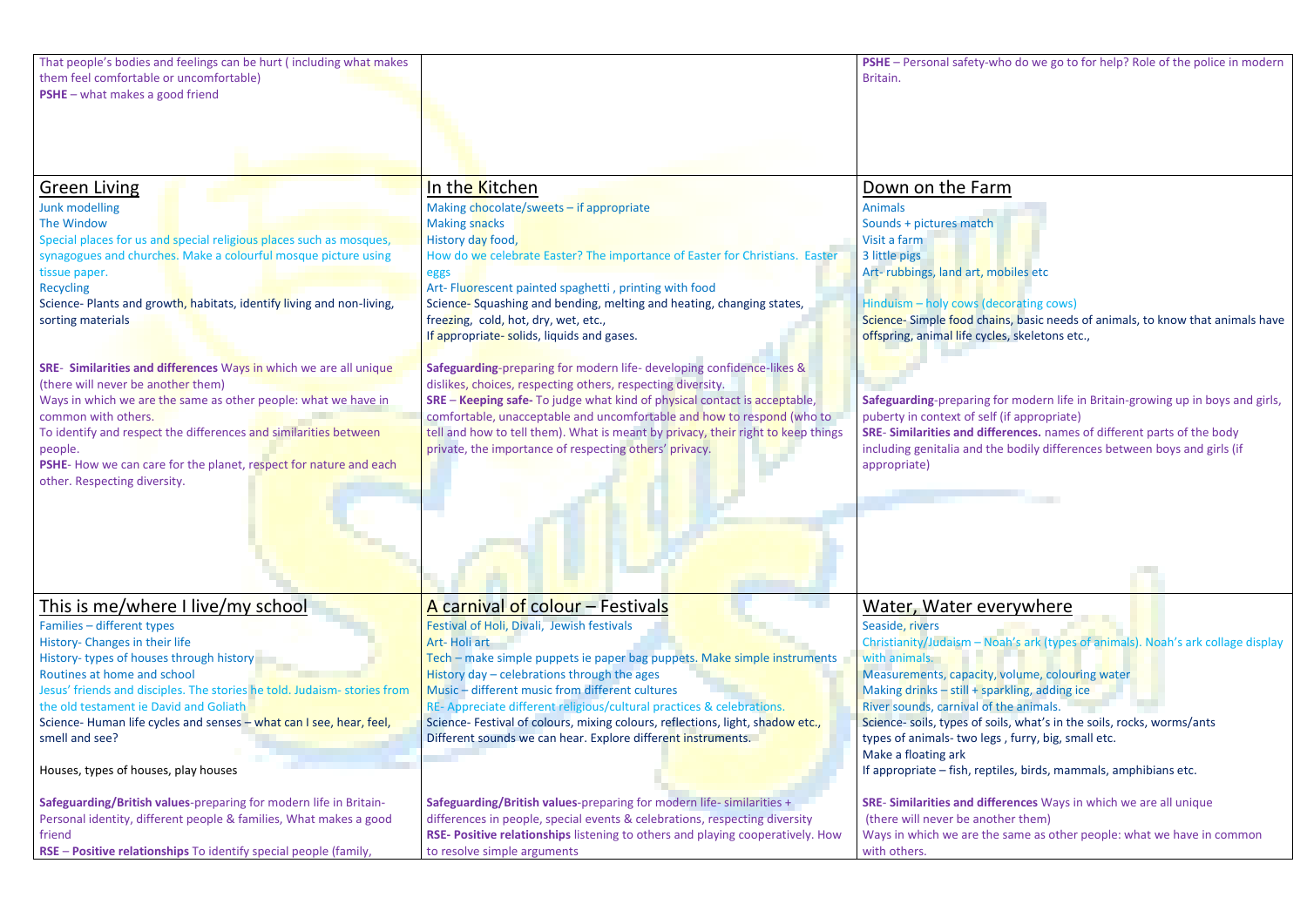| friends, carers), what makes them special and how special people<br>show care for each other.<br>PSHE - People who care for us                                                                                                                                                                                                                                                                                                                                                                               |                                                                                                                                                                                                                                                                                                                                                                                                                                                                                                                                                                                                                                                                                                                                                                | To identify and respect the<br>PSHE- How we can care for<br>Respecting diversity.                                                                                                                                                                                                                                                                                                           |
|--------------------------------------------------------------------------------------------------------------------------------------------------------------------------------------------------------------------------------------------------------------------------------------------------------------------------------------------------------------------------------------------------------------------------------------------------------------------------------------------------------------|----------------------------------------------------------------------------------------------------------------------------------------------------------------------------------------------------------------------------------------------------------------------------------------------------------------------------------------------------------------------------------------------------------------------------------------------------------------------------------------------------------------------------------------------------------------------------------------------------------------------------------------------------------------------------------------------------------------------------------------------------------------|---------------------------------------------------------------------------------------------------------------------------------------------------------------------------------------------------------------------------------------------------------------------------------------------------------------------------------------------------------------------------------------------|
| Lights, Camera, Action<br><b>Bonfire nights</b><br>Art- bonfire/firework pictures<br>Make a story + film, Xmas play<br>Music - performing with others.<br>What makes a good person? How to be a good Muslim. How to be a<br>good citizen, ways we can help each other in modern Britain.<br>Science- light and shadow revisit.<br>If appropriate - sounds and vibrations, pitch and volumes<br>RSE- Positive relationships listening to others and playing<br>cooperatively. How to resolve simple arguments | Space<br>Junk modelling - make a rocket or an alien. Make a moonscape. Wallace and<br>Grommit. Look at how we are the same and how we are different-what does<br>our alien look like? Celebrating diversity.<br><b>Technology and machines. Lights</b><br>To identify and respect the differences and similarities between people.<br>Hinduism - Mendhi patterns. Respecting diversity<br>Science-Habitats, animal homes - where do animals live?<br>Safeguarding-preparing for modern life in Britain- being safe at school & home<br>including equipment<br>SRE- Similarities and differences Ways in which we are all unique (there will<br>never be another them)<br>Ways in which we are the same as other people: what we have in common<br>with others. | Watch me go<br>Transport-trains, buses, ca<br><b>History day transport</b><br>Art-kinetic art<br>Geography- 'visit' Hot and<br>Visit the 'holy land' make<br>example. Make boats and<br>Science-Rolling, push and<br>Wind up toys,<br>Ramps and measuring spe<br><b>RSE-Keeping safe recognis</b><br>themselves and other safe<br>knowing that they do not r<br>British values-how to be re |
| People who help us<br>Postman, Nurse, Doctor, Teacher, Police, TA, who helps us at school,<br>helping each other etc.<br>Art-portraits<br>How Jesus cared for us. How did Jesus help people? Who were Jesus'<br>friends? How the church helps the community. Thanking God for<br>what we have.<br>Science- Need for some exercise, hygiene and healthy food - revisit                                                                                                                                        | Abracadabra<br><b>Stories with magic</b><br>Jack & the bean stack - magic beans<br>Wizards + Witches - room on the broom, MEG & MOG<br>Art-crayon/wax relief pictures<br>Science- Changes and reactions, magic spells, portions<br>If appropriate – electricity. Things which need electricity to work. Make a light<br>up scene from a fairy tale.                                                                                                                                                                                                                                                                                                                                                                                                            | Mini movers (Min<br><b>Music and Dance</b><br>History of dance (Day)<br>Hindu dances Hindu day-t<br>Art-Indian art<br>Science- Mini beasts, plant                                                                                                                                                                                                                                           |
| Safeguarding/British values-preparing for modern life in Britain-<br>different people & their responsibilities, people who keep us safe and<br>can help us<br>RSE-To identify special people (family, friends, carers), what makes<br>them special and how special people show care for each other.<br>PSHE- Feeling safe, looking out for each other.                                                                                                                                                       | <b>RSE- Growing and changing</b><br>The process of growing from young to old and how people's needs change.<br>The new opportunities and responsibilities that increasing independence may<br>bring.<br>Eid and Ramadan. Have a Ramadan party. British values-respecting diversity<br>PSHE- Wishes and dreams, how we can help each other.                                                                                                                                                                                                                                                                                                                                                                                                                     | <b>Safeguarding/British value</b><br>personal goals<br><b>RSE- Positive relationships</b><br>to resolve simple argumen<br>Hindu dances Hindu day-t<br>values-respecting diversity<br><b>British values-respecting o</b>                                                                                                                                                                     |

the differences and similarities between people for the planet, have respect for nature and each other.